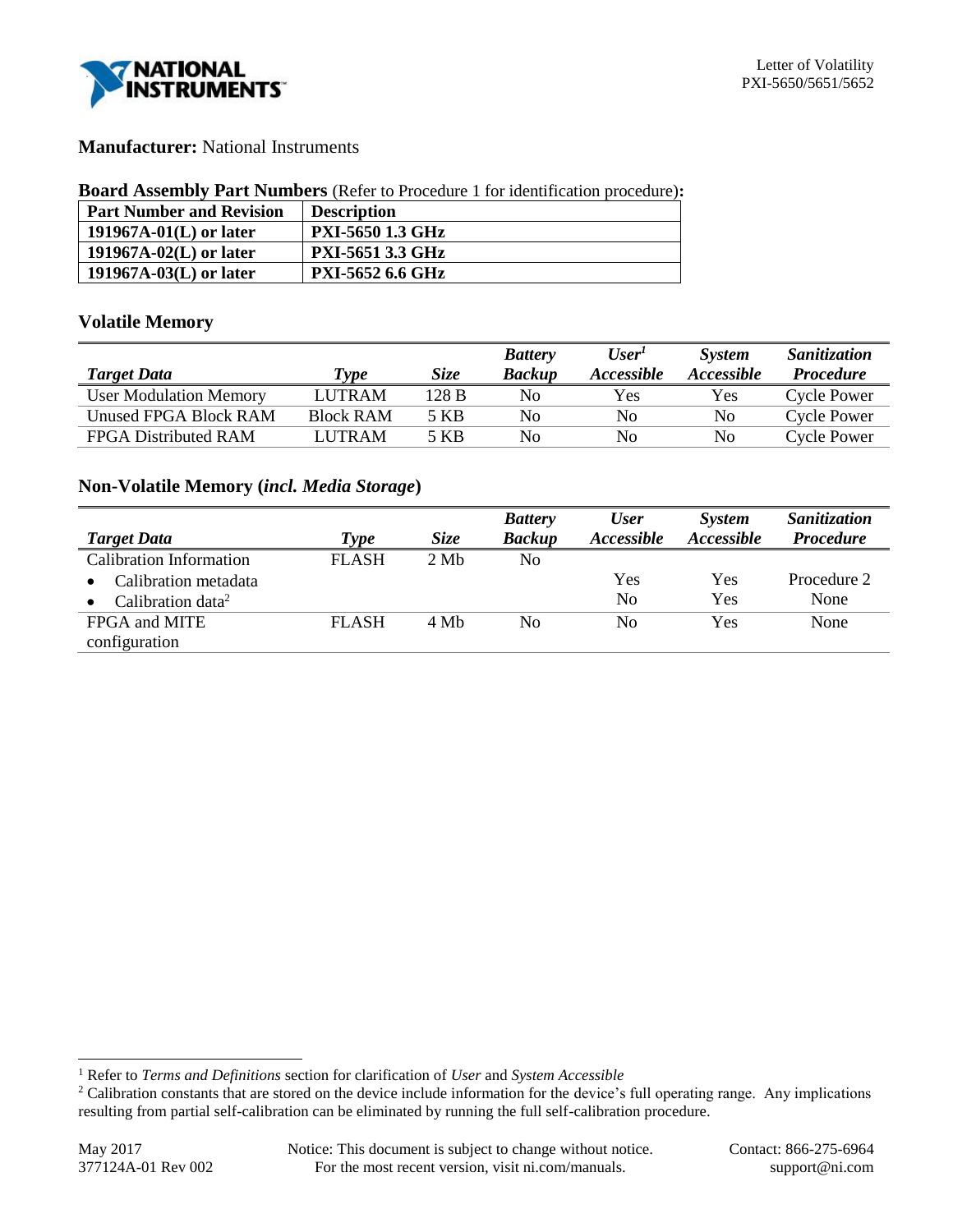

# **Procedures**

## **Procedure 1 – Board Assembly Part Number identification:**

To determine the Board Assembly Part Number and Revision, refer to the label applied to the surface of your product. The Assembly Part Number should be formatted as "PART NO: 191967#-0xL" or alternately "P/N: 191967#-0xL" where "#" is the letter module revision and "x" determines whether the module is a PXI-5650, PXI-5651, or PXI-5652 (refer to the Board Assembly Part Numbers table).

## **Procedure 2 – Calibration Information FLASH (Calibration Metadata):**

The user-accessible areas of the Calibration Information FLASH are exposed through NI-RFSG. To clear this metadata, complete the following steps in an empty VI and run in LabVIEW:

- 1. Add a niRFSG Initialize VI to the diagram and configure the "resource name" input appropriately.
- 2. Add a niRFSG Property Node after the niRFSG initialize and wire the "instrument handle" and "reference" terminals together and wire the error terminals as well. Configure the property node to fetch the "User Defined Info Max Size" attribute.
- 3. Add a second niRFSG Property Node after the first property node wiring the "reference out" and "reference" terminals together and wire the error terminals together. Configure the property node to set "User Defined Info".
- 4. Add a niRFSG Close VI after the second property node and wire the reference and error terminals from the second property node.
- 5. Create blank user defined data.
	- a. Wire the "User Defined Info Max Size" property to a For Loop's counter variable N.
	- b. Within the For Loop, use a Concatenate Strings function and Shift Register to build a character string of N "0" characters.
	- c. Wire the final output of the Shift Register to the "User Defined Info" property node.